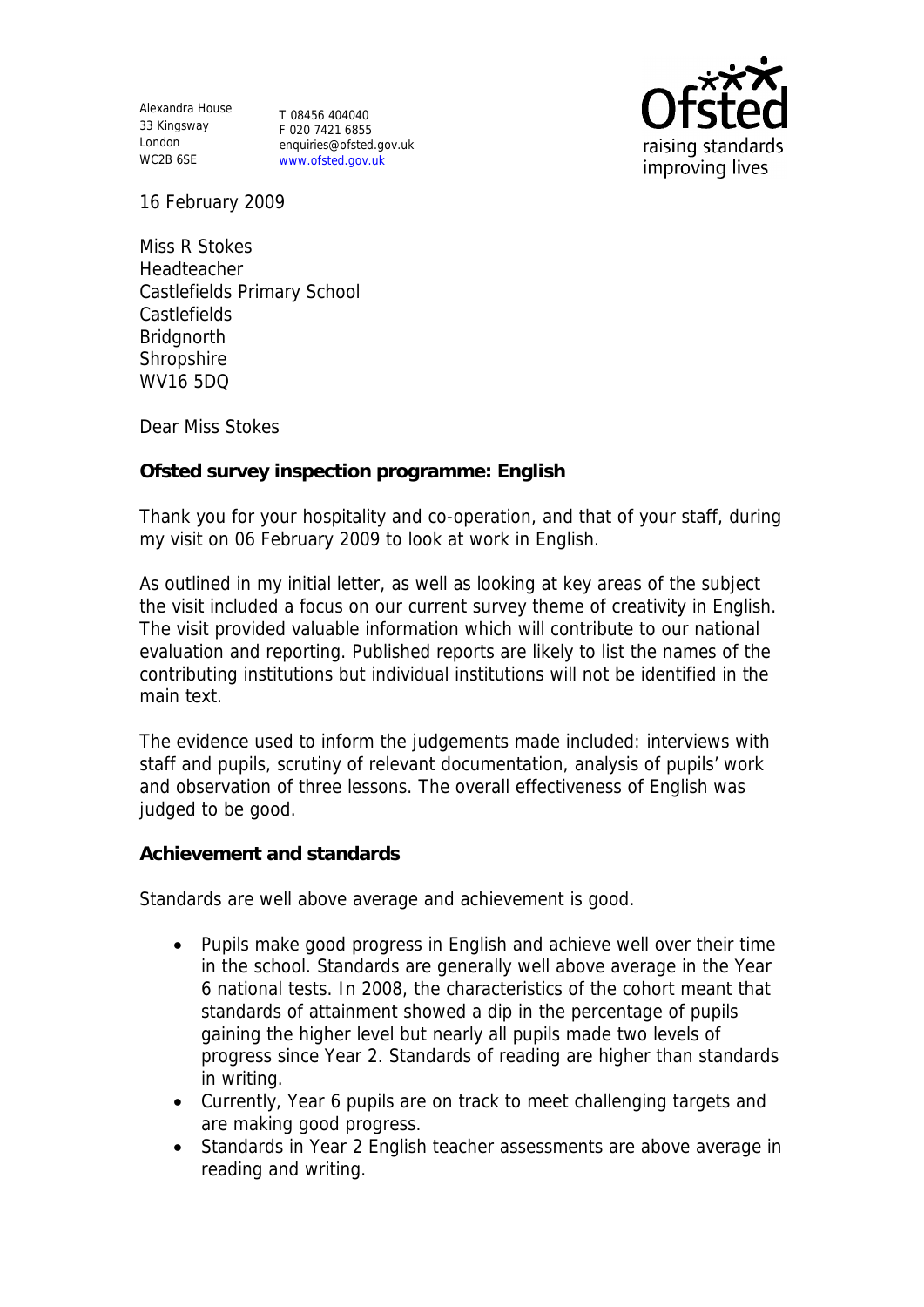- Pupils who have difficulties with their learning make good progress because of the quality of support they receive. You keep a close eye on the relative performance of boys and girls, particularly important given that there is a significant gender imbalance in one or two classes.
- English makes a good contribution to pupils' enjoyment of learning. They are motivated and want to do well. Pupils enjoy reading and Year 6 pupils were confident and articulate as they talked about their favourite authors.

## **Quality of teaching and learning of English**

The quality of teaching and learning of English across the school is good.

- Members of staff are experienced and have very good relationships with the pupils. Classroom management is skilled and lessons carefully planned to meet the needs of the pupils. There is good teamwork with the teaching assistants. The result is that classrooms have a productive ethos and pupils work with concentration.
- Teachers share the learning objectives with pupils and pupils are often involved in identifying the success criteria of the lesson. Lessons move on at a good pace. In one lesson with very young children, a variety of well-chosen and well-timed segments of activity, linked by a strong thread of fun and play, helped children make good progress.
- Teachers listen attentively to pupils' answers to their questions and are prepared to ask further questions to deepen that response. Lessons provide good contexts to develop the inter-relationship of speaking and listening, reading and writing.
- Marking is supportive and generally indicates aspects where the work might be improved. It shows improvement since the last inspection.

## **Quality of curriculum**

The quality of the English curriculum is good.

- There are good links with other subjects, which along with the enrichment from trips and visitors provide good opportunities for pupils to use their English skills in a variety of contexts.
- Members of staff are using the new literacy framework, utilising greater flexibility by adapting it and making it their own. The curriculum provides a good range of English experiences including work on the media and drama. The work on Romeo and Juliet and the associated theatre trip had clearly caught the imagination of Year 6 pupils.
- Reading has a high profile in the school because there are regular timetable opportunities for personal reading. The paired reading programme is an important and successful ingredient.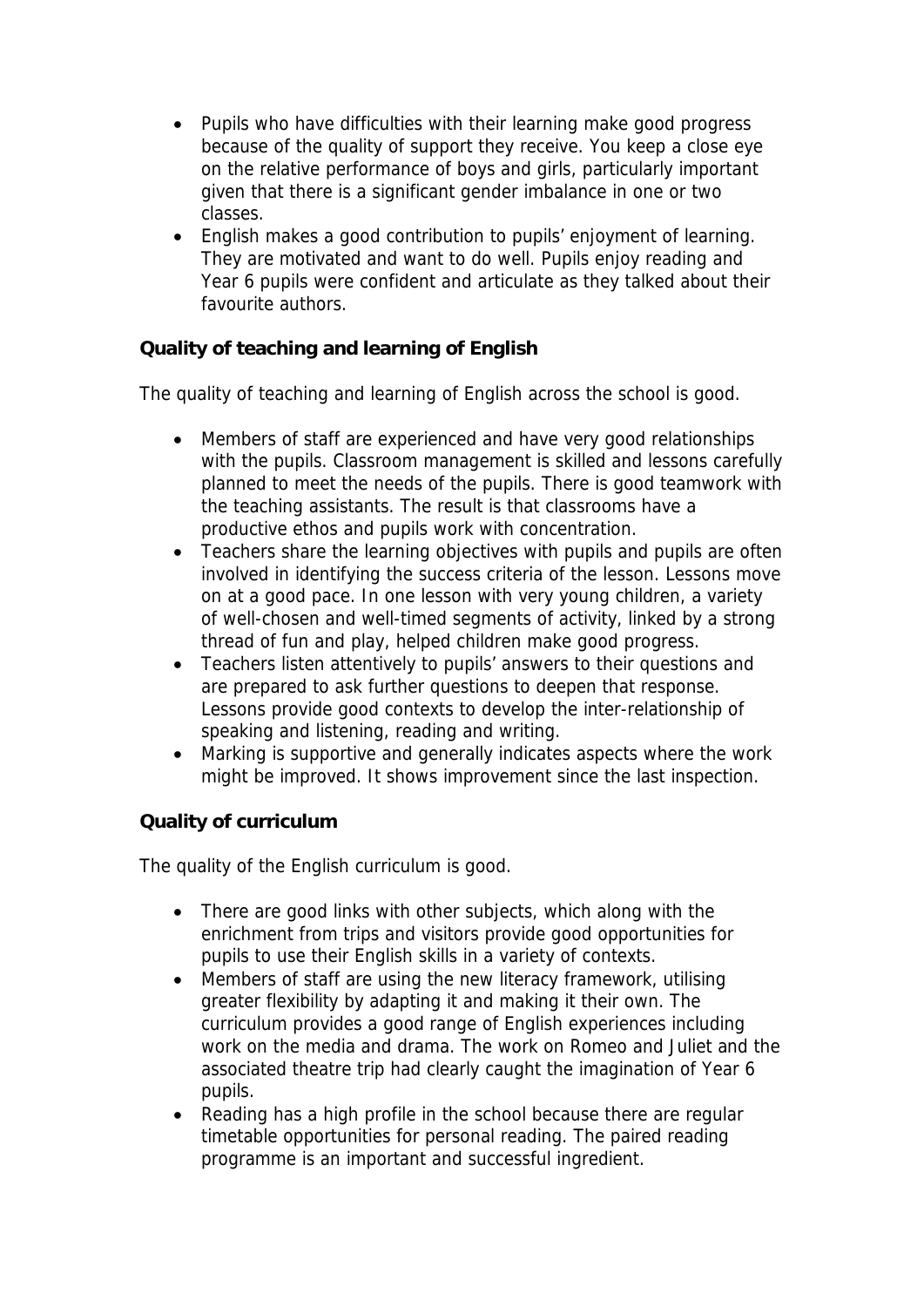## **Leadership and management of English**

The leadership and management of English are good.

- There is close teamwork between you and the English co-ordinators. Your self-evaluation of the quality of teaching and what needs to be done is accurate.
- You set challenging targets, linked to performance management, which are raising expectations further, particularly with regard to the proportion of pupils gaining Level 5. You base your targets on careful analysis of external and school data. You monitor closely the progress pupils are making, including the transition from Reception into Year 1, allowing you to identify pupils who are slipping behind and target them with support.
- In the past, pupils' progress has needed to accelerate in the upper part of the school to maintain standards. The current monitoring arrangements help ensure more consistent progress. The effectiveness of this monitoring depends on the accuracy of the assessment information and members of staff's understanding of how this information is used in determining targets, not only for end of key stage standards but for pupils' year-on-year progress.
- In the upper part of the school, 'Big Write' approaches are used to raise standards in writing. The phonics programme, introduced into the Early Years Foundation Stage, has led to significant improvement in reading and the impact of the programme is now moving through Key Stage 1.
- The school is very inclusive, providing good support to pupils with specific difficulties.

## **Creativity in English**

Year 6 pupils clearly enjoy using their imagination and having the opportunities to write their own stories and descriptions. School productions, the work on *Romeo and Juliet* and the role-play in the Telford museum had caught their interest. The school clearly develops the creative opportunities associated with its enrichment programme. The Forest School outdoor area is used well to foster young children's imagination, for example, the nursery children trekking off in the snow on their 'bear hunt'. The Severn Sabrina Project culminating in the torchlight procession was clearly a major school event which was a catalyst for creative English work.

**Areas for improvement, which we discussed, included:**

 continuing to develop staff understanding of assessment data and the implications for their contribution to pupils' year-on-year progress.

I hope these observations are useful as you continue to develop English in the school.